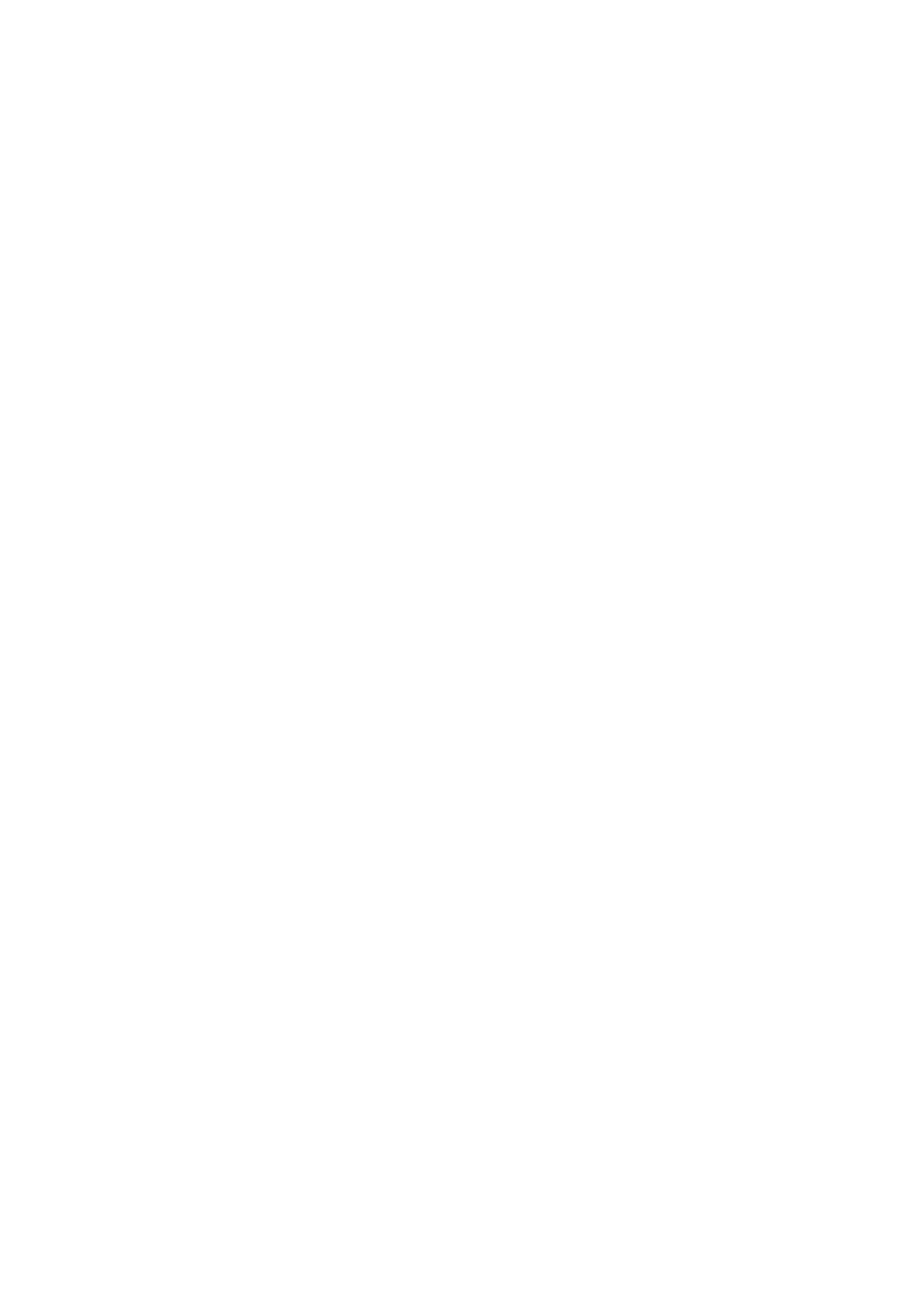# **GAMING CONTROL REGULATIONS 2014**

I, the Lieutenant-Governor in and over the State of Tasmania and its Dependencies in the Commonwealth of Australia, acting with the advice of the Executive Council, make the following regulations under the *Gaming Control Act 1993*.

Dated 17 November 2014.

A. M. BLOW Lieutenant-Governor

By His Excellency's Command,

## PETER GUTWEIN Treasurer

### **1. Short title**

These regulations may be cited as the *Gaming Control Regulations 2014*.

### **2. Commencement**

These regulations take effect on 22 December 2014.

### **3. Interpretation**

In these regulations –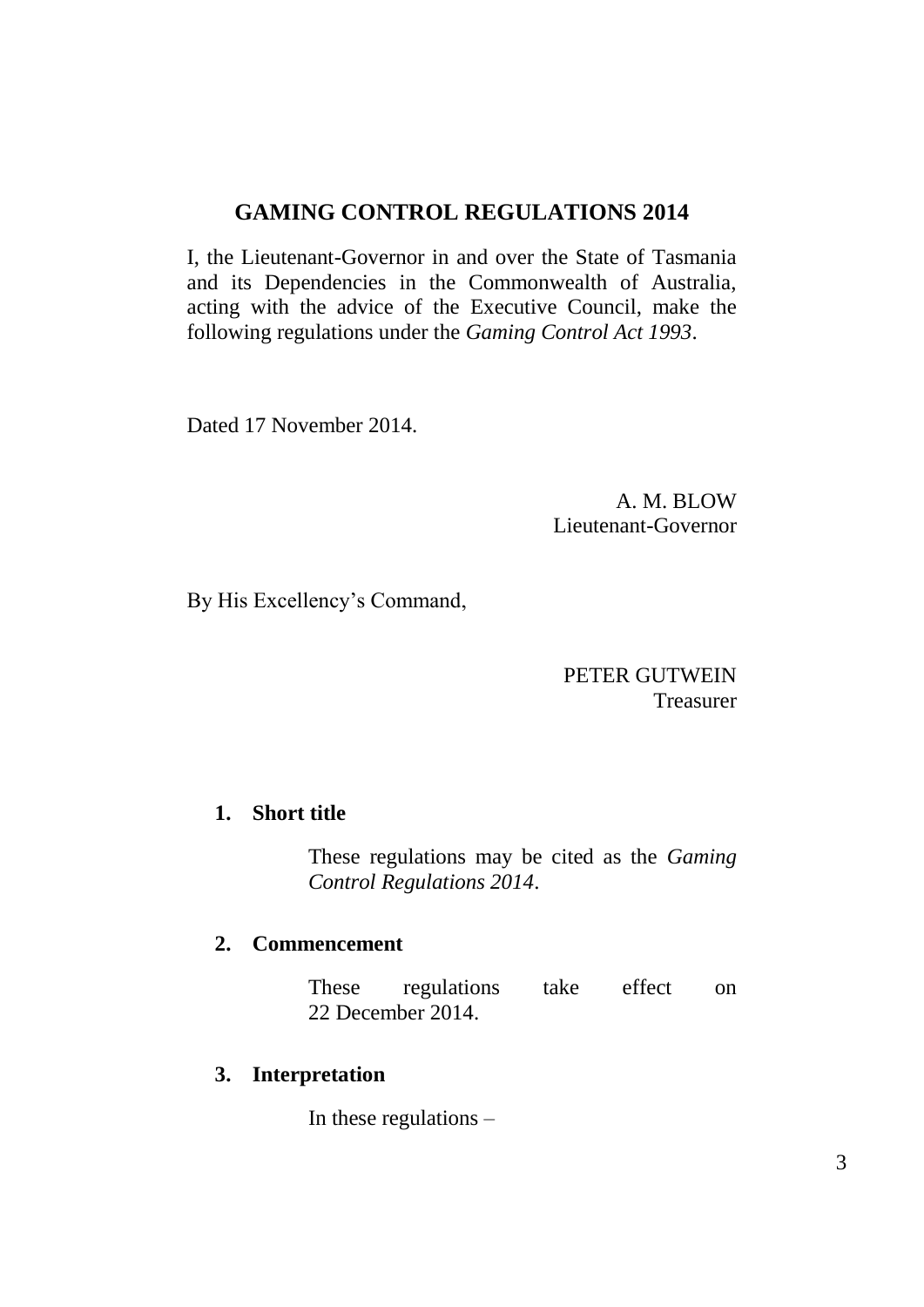*Act* means the *Gaming Control Act 1993*;

*nominated associate* means an associate of the person, making an application under section 36 of the Act for a licensed premises gaming licence, who is named on that application.

#### **4. Fees**

The fees specified in Schedule 1 are the maximum fees prescribed for the matters to which they respectively relate.

#### **5. Sports events**

(1) In this regulation  $-$ 

*political election* means an election in –

- (a) Australia or another country; or
- (b) any state, territory, district or area of Australia or another country –

in respect of any level of Government in that country, state, territory, district or area, including local or district Government, if wagering in respect of that election is not otherwise illegal under the law of Tasmania or any other law.

(2) For the purposes of paragraph (c) of the definition of *sports event* in section 3(1) of the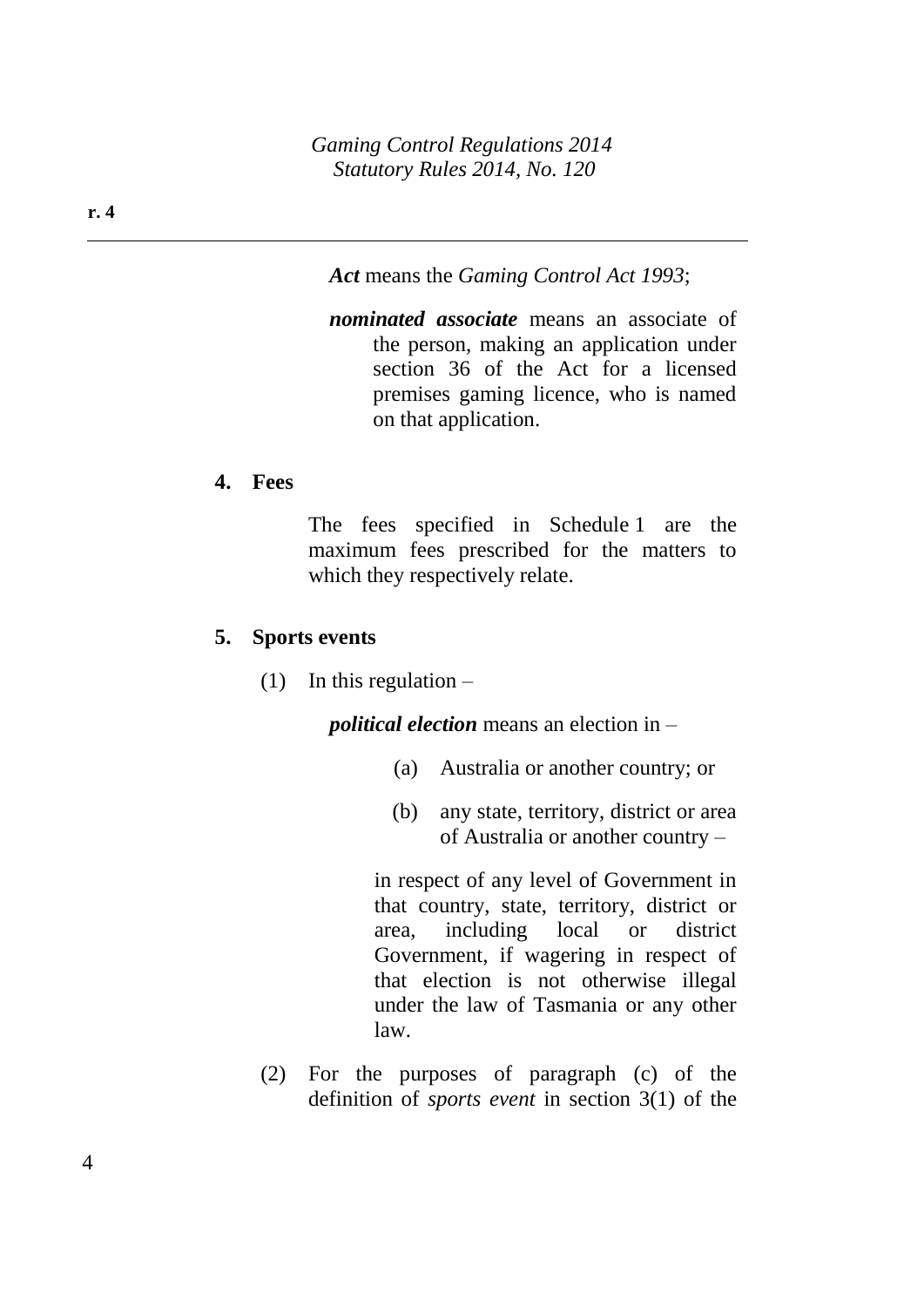Act, the following activities are prescribed as sports events:

- (a) a political election;
- (b) the awarding of a prize, or other award, in respect of any sport;
- (c) the awarding of a prize, or other award, in respect of any art or other cultural activity;
- (d) the movement in a stock market index or the price of a stock on a stock market;
- (e) the movement in a commodities market index or the price of a commodity on a commodities market;
- (f) the movement in interest rates, consumer price index or other economic indicator;
- (g) the temperature, weather or other meteorological event;
- (h) the result or an outcome of a television show or other media entertainment event;
- (i) the result or an outcome of a bloodstock sale or the sex, weight or other characteristic of the progeny of a bloodstock animal;
- (j) a statistical result based on published research or data;
- (k) a celebrity announcement.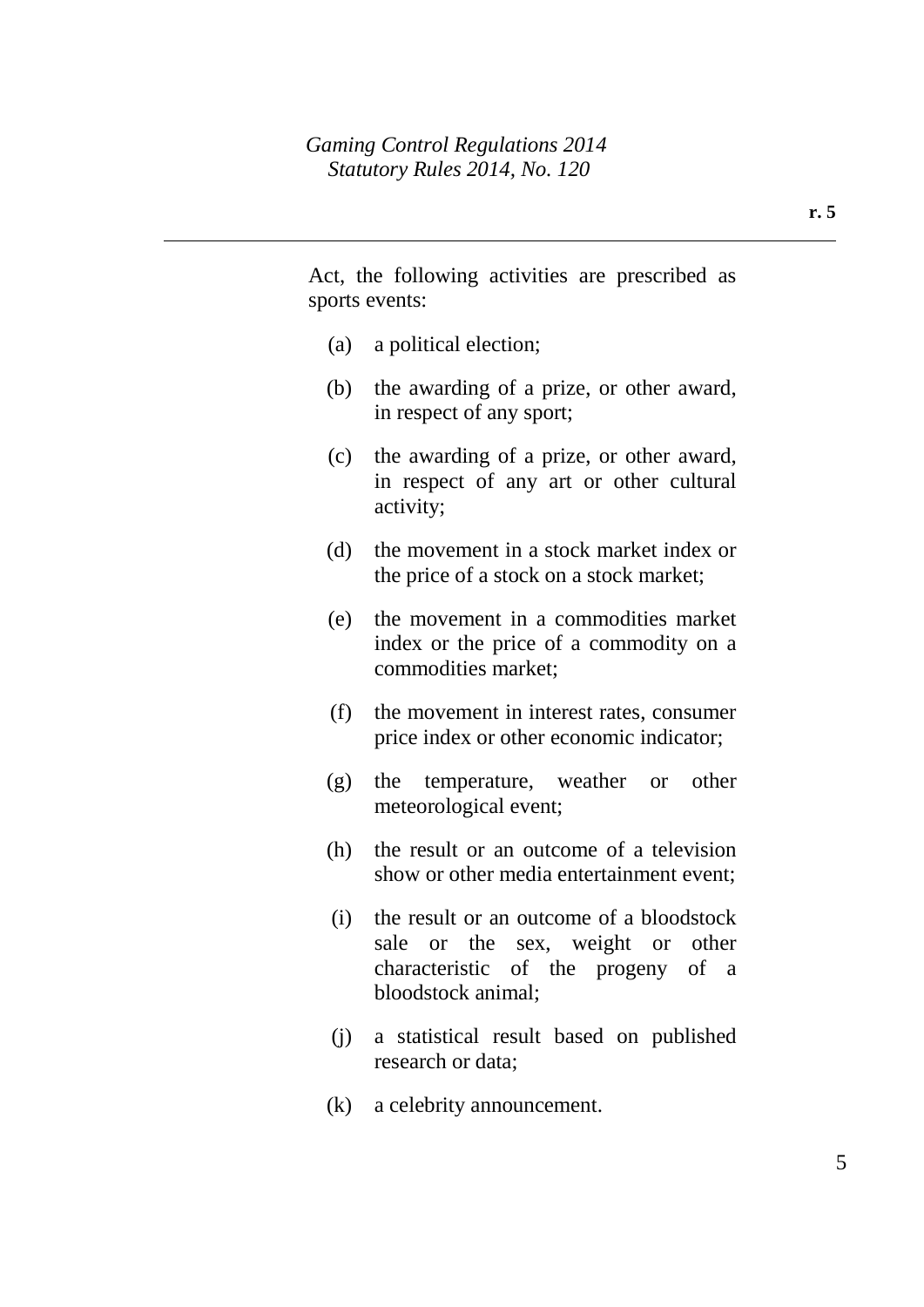#### **5A. Community interest matters**

- (1) In this regulation  $-$ 
	- *Australian Statistical Geographical Classification* means the Australian Statistical Geographical Classification published by the Australian Bureau of Statistics:
	- *Australian Statistical Geography Standard* means the Australian Statistical Geography Standard published by the Australian Bureau of Statistics;

*gaming-sensitive sites* include the following:

- (a) licensed premises;
- (b) community facilities;
- (c) financial institutions;
- (d) any other site that the Commission considers to be a gaming-sensitive site;
- *local government area* means a local government area under the Australian Statistical Geographical Classification;
- *premises* means licensed premises at which electronic gaming machines are proposed to be located;
- *relevant areas*, in relation to premises, means –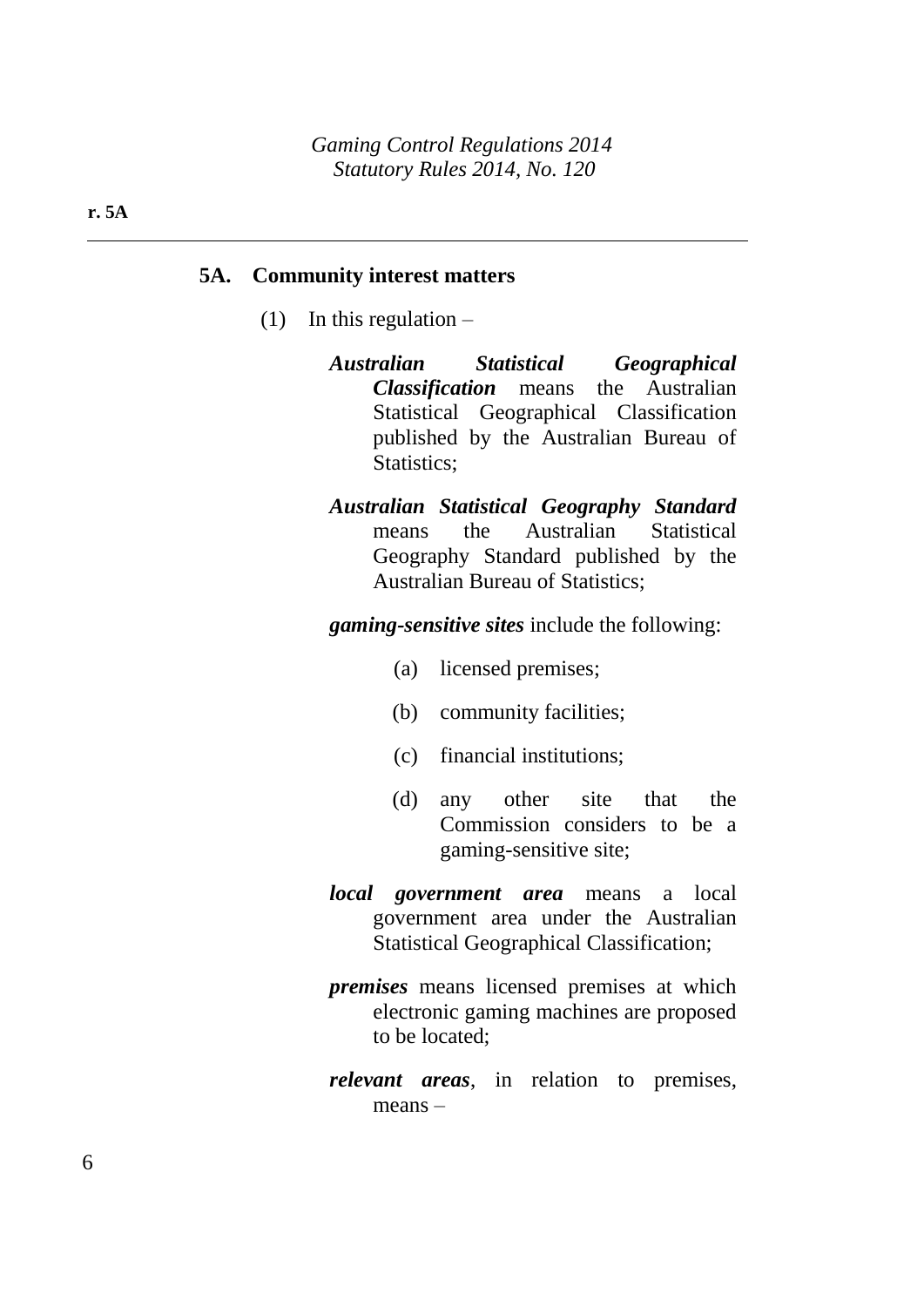- (a) the local government area in which the premises are situated; and
- (b) any other local government area within 2 kilometres of the premises; and
- (c) the statistical area level 2 (SA2) under the Australian Statistical Geography Standard in which the premises are situated.
- (2) For the purposes of paragraph (a) of the definition of *community interest matters* in section 35A of the Act, the following matters are prescribed in relation to premises:
	- (a) the name and address of the premises and the licensed premises gaming licence number (if any);
	- (b) the number of electronic gaming machines proposed for the premises;
	- (c) the internal floor plan of the premises;
	- (d) the relevant areas in which the premises are located;
	- (e) the location and name of any gamingsensitive sites that are within a 2 kilometre radius of the premises;
	- (f) a description of the facilities provided and the activities conducted at the premises;

**r. 5A**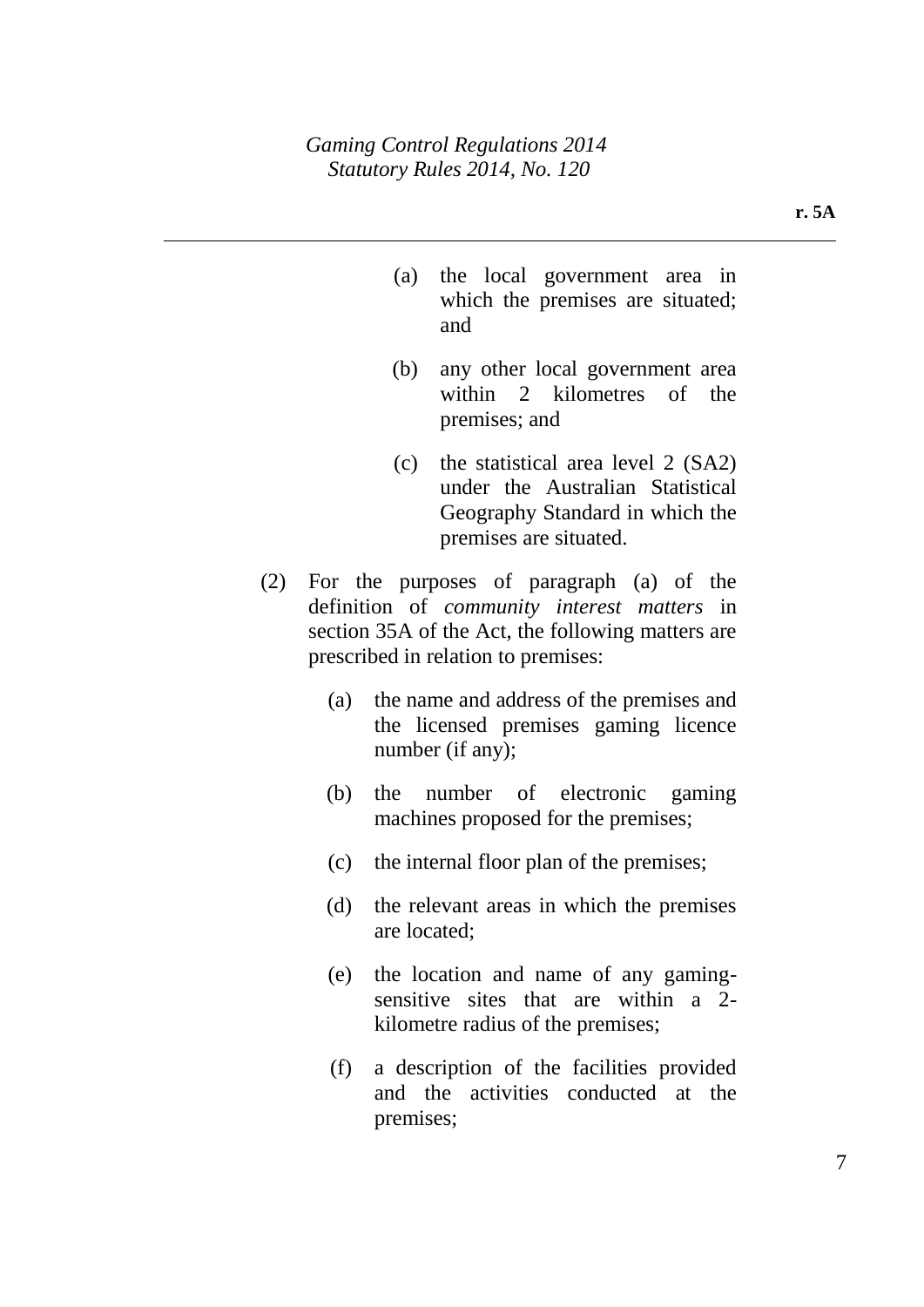- (g) the harm minimisation and responsible gambling measures that will be in place at the premises in addition to those required by any other legislation;
- (h) data relating to electronic gaming machines in the relevant areas in which the premises are located;
- (i) demographic and other social and economic information relating to the relevant areas in which the premises are located;
- (j) the potential social and economic benefits, for the local community, of any proposed electronic gaming machines;
- (k) the negative social and economic impacts, and the potential negative social and economic impacts, on the local community, of any proposed electronic gaming machines and how those impacts will be managed.

### **5B. Calculation of totalizator wagering dividends**

- (1) In this regulation  $$ 
	- *totalizator rules* means the rules that a totalizator operator has in place in respect of a totalizator as required under section 76XA of the Act.
- (2) A totalizator operator in calculating the amount payable as a totalizator wagering dividend is to –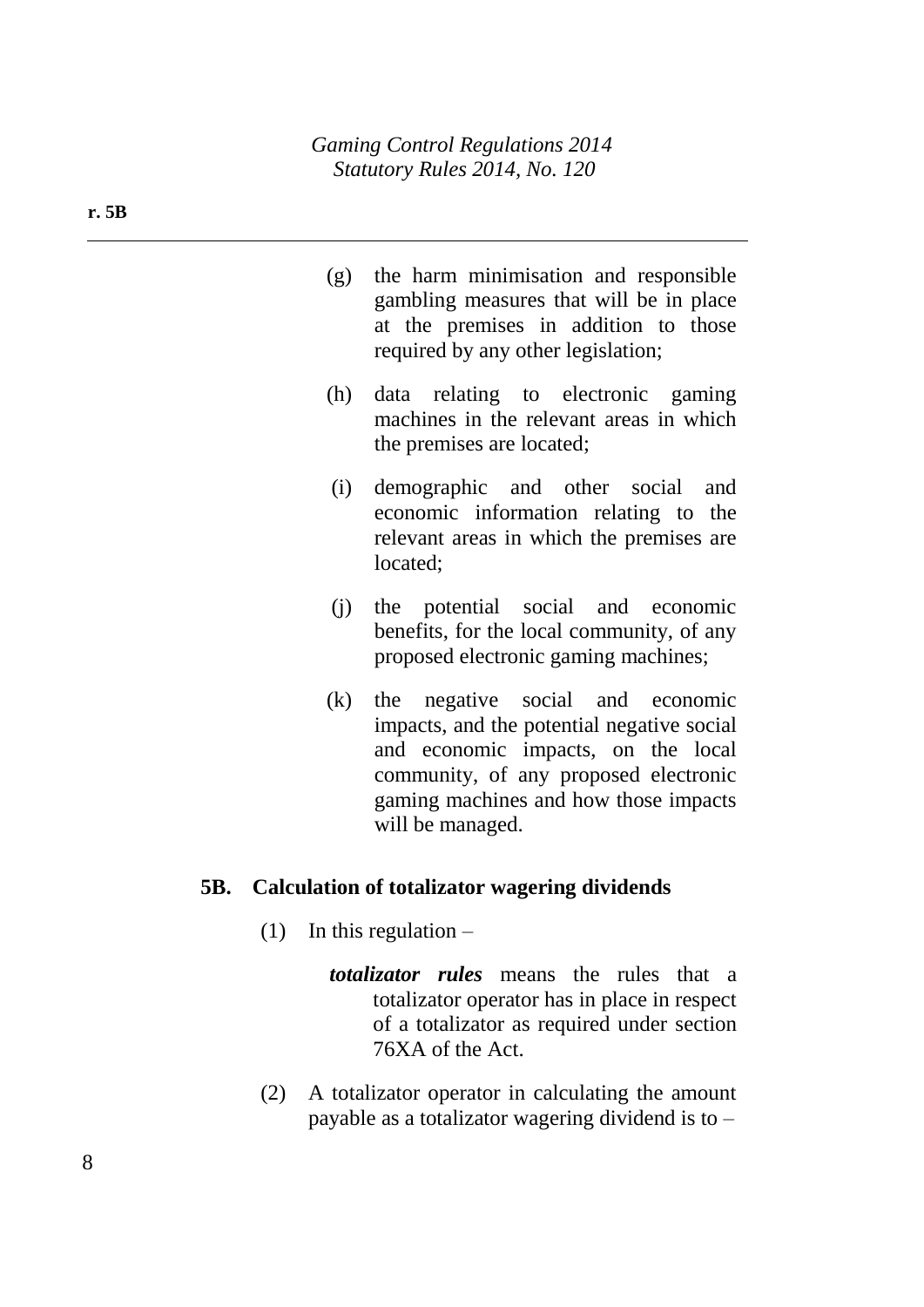- (a) disregard a fraction of 10 cents that is less than 5 cents; and
- (b) take a fraction of 10 cents that is equal to or greater than 5 cents to be exactly 5 cents –

except where the relevant totalizator rules provide otherwise.

## **6. Partial refund of licence fee on surrender of Tasmanian gaming licence**

For section 76ZI(2A) of the Act, the proportional refund of the relevant licence fee is to be calculated in accordance with the following formula:

$$
A = \frac{LF}{D_1} \times D_2
$$

where  $-$ 

*A* is the amount to be calculated;

- *LF* is the licence fee payable for the full financial year in which the licence is surrendered;
- $D_I$  is the number of days in that financial year;
- *D<sup>2</sup>* is the number of days remaining in that financial year after the day on which the licence is surrendered.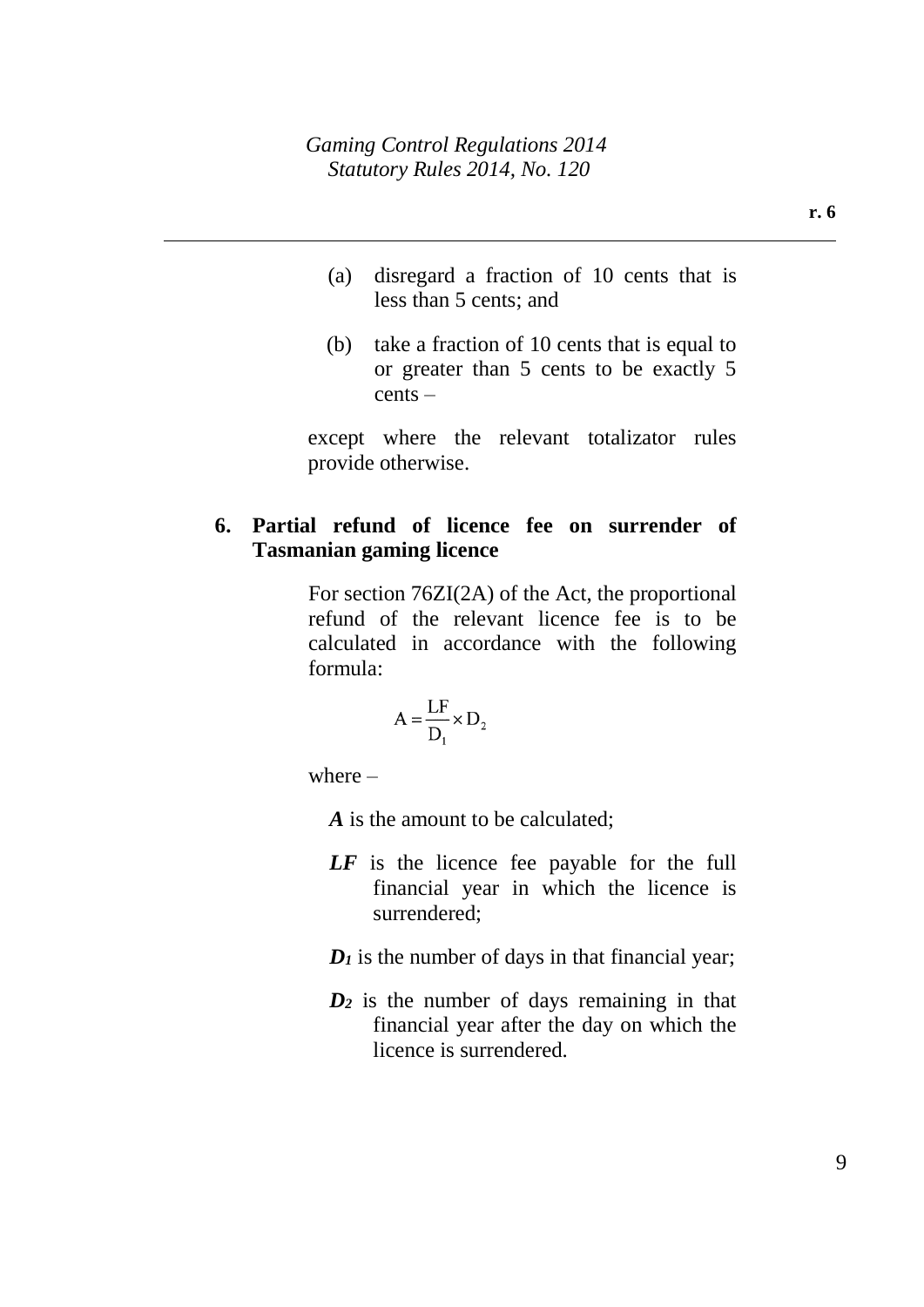# **7. Partial refund of licence fee on surrender of gaming endorsement**

(1) For section  $76ZI(4)(c)$  of the Act, the proportional refund of the relevant part of the licence fee is to be calculated in accordance with the following formula:

#### $A = NR - NF$

where –

*A* is the amount of the refund to be calculated;

- *NR* is the amount of the nominal proportional refund (being the refund that the licensed provider would be given under section 76ZI(2A) of the Act if, on the day on which the gaming endorsement is surrendered (the "*day of surrender*"), the Tasmanian gaming licence itself were being surrendered, rather than that gaming endorsement);
- *NF* is the amount of the nominal residual licence fee (being the fee that, under section 148A of the Act, would be payable in respect of the Tasmanian gaming licence for the relevant financial year if it were issued, with its remaining gaming endorsements, on the day of surrender).
- (2) In this regulation, *relevant part* has the same meaning as in section 76ZI of the Act.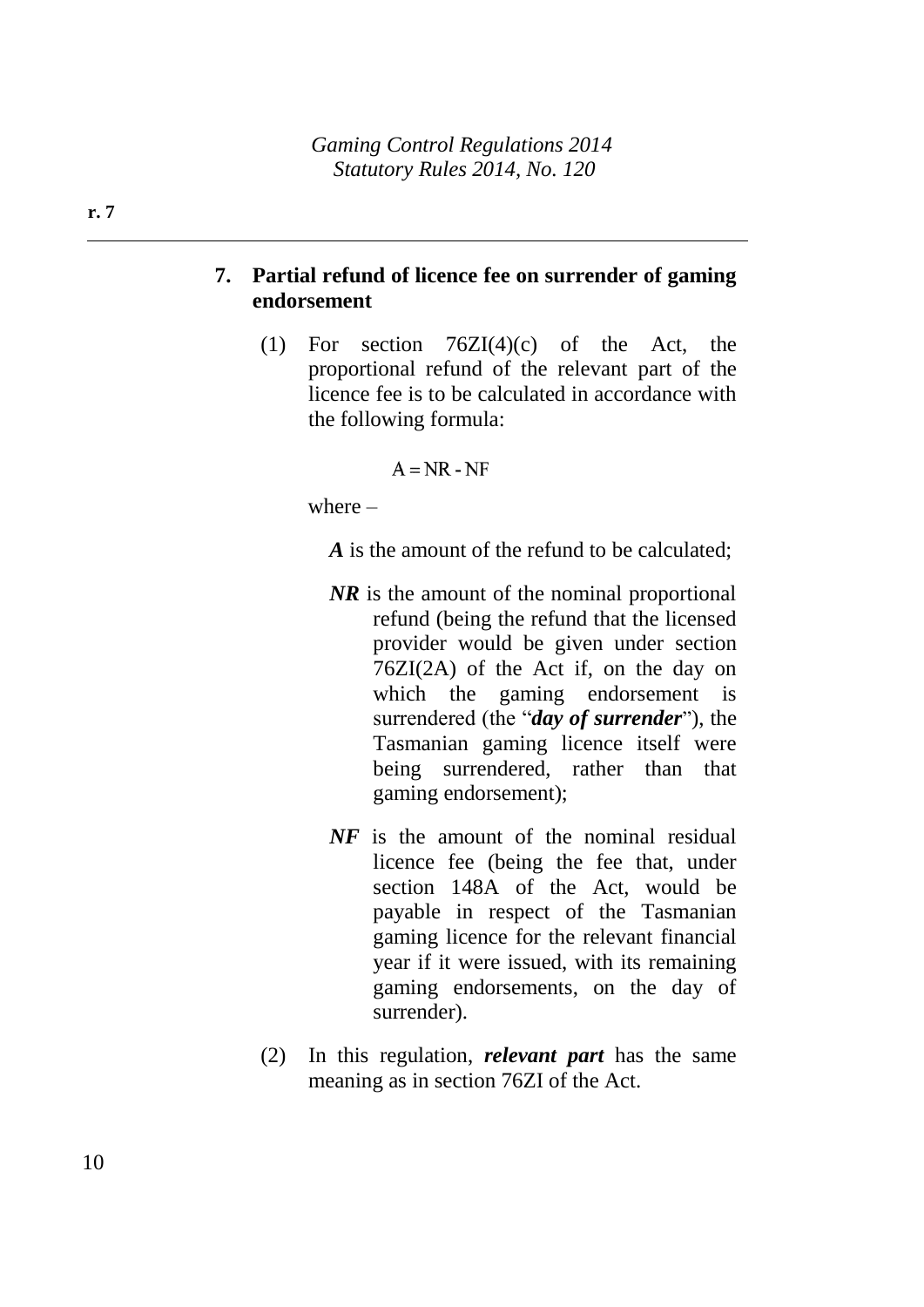#### **8. Offences**

For the purposes of section 100(2) of the Act, the following provisions of the Act are prescribed:

- (a) section 87;
- (b) section 88;
- (c) section 89;
- (d) section 94;
- (e) section 112;
- (f) section 115;
- (g) section 116;
- (h) section 118;
- (i) section 135.

#### **9. Annual listing fee to remain on Roll**

(1) In this regulation  $-$ 

*listing year* means the 12-month period commencing on 1 September in any year.

- (2) The fee required to be paid under section  $148AB(1)$  of the Act is  $-$ 
	- (a) payable for each listing year; and
	- (b) payable, for each listing year, by 31 August of the listing year immediately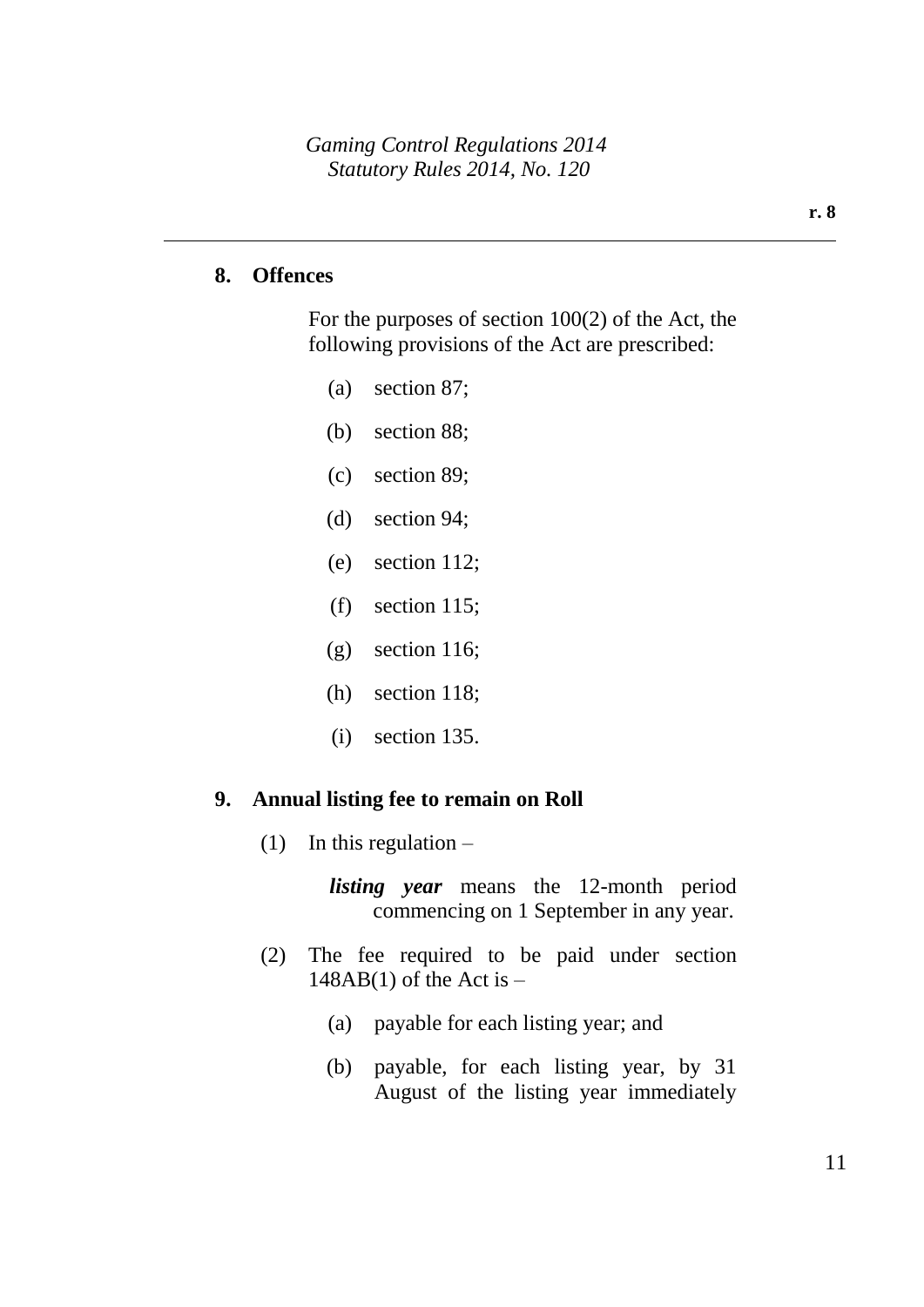preceding the listing year for which it is being paid.

(3) For section 148AB(2) of the Act, a proportional refund of the annual listing fee referred to in that subsection is to be calculated in accordance with the following formula:

$$
A = \frac{LF}{D_1} \times D_2
$$

where  $-$ 

- *A* is the amount of the refund to be calculated:
- *LF* is the annual listing fee paid by the person for the listing year in which the person ceases to be listed on the Roll;
- $D_1$  is the number of days in that listing year;
- *D<sup>2</sup>* is the number of days remaining in that listing year after the day on which the person ceases to be listed on the Roll.

#### **10. Foreign games permit tax rate**

For the purposes of section 150AF(2) of the Act, the amount of tax payable on a foreign games permit holder's turnover on tickets sold in Tasmania in a foreign game during a month, taking into account the effect of the goods and services tax, is the percentage, of that turnover, calculated in accordance with the following formula: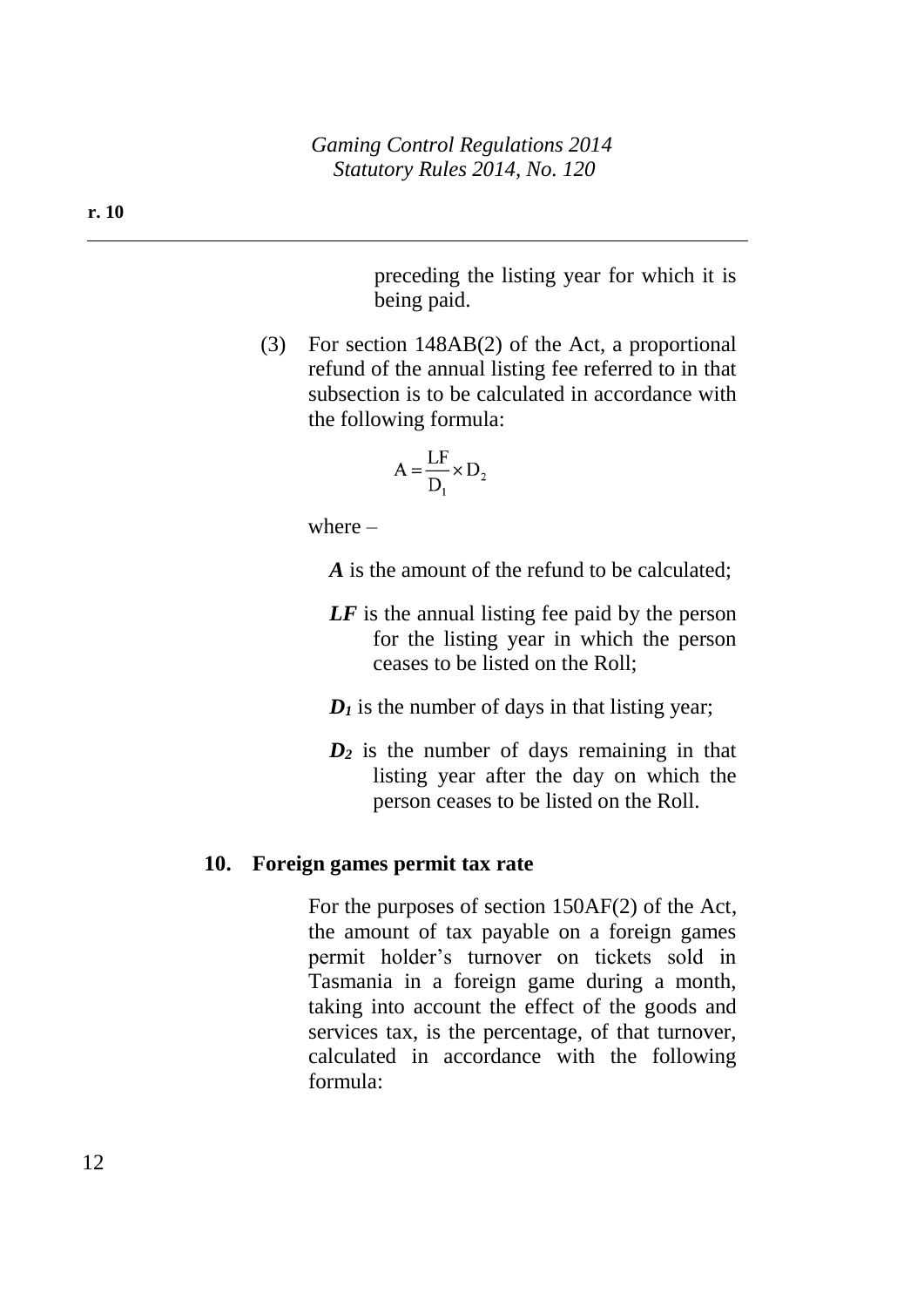$$
A = 35.55 - \left\{ (100 - B) \times \left( \frac{C}{C + 100} \right) \right\}
$$

where  $-$ 

- *A* is the percentage of the foreign games permit holder's turnover, on the tickets in the foreign game during the month, that is payable as tax under section 150AF(2) of the Act;
- *B* is the percentage that is specified by the foreign games permit holder (in accordance with the foreign games permit holder's foreign games permit) as the rate of return to players, as winnings, of turnover on the tickets in the foreign game during the month;
- *C* is the rate of goods and services tax specified in section 4 of the *A New Tax System (Goods and Services Tax Imposition – General) Act 1999* of the Commonwealth as being payable under the *A New Tax System (Goods and Services Tax) Act 1999* of the Commonwealth.

#### **11. Appeals**

An appeal to the Supreme Court under section 173 of the Act is to be instituted in the manner and within the period provided in Division 4 of Part 27 of the *Supreme Court Rules 2000* as if it were an appeal which is subject to the provisions of the *Supreme Court Civil Procedure Act 1932*.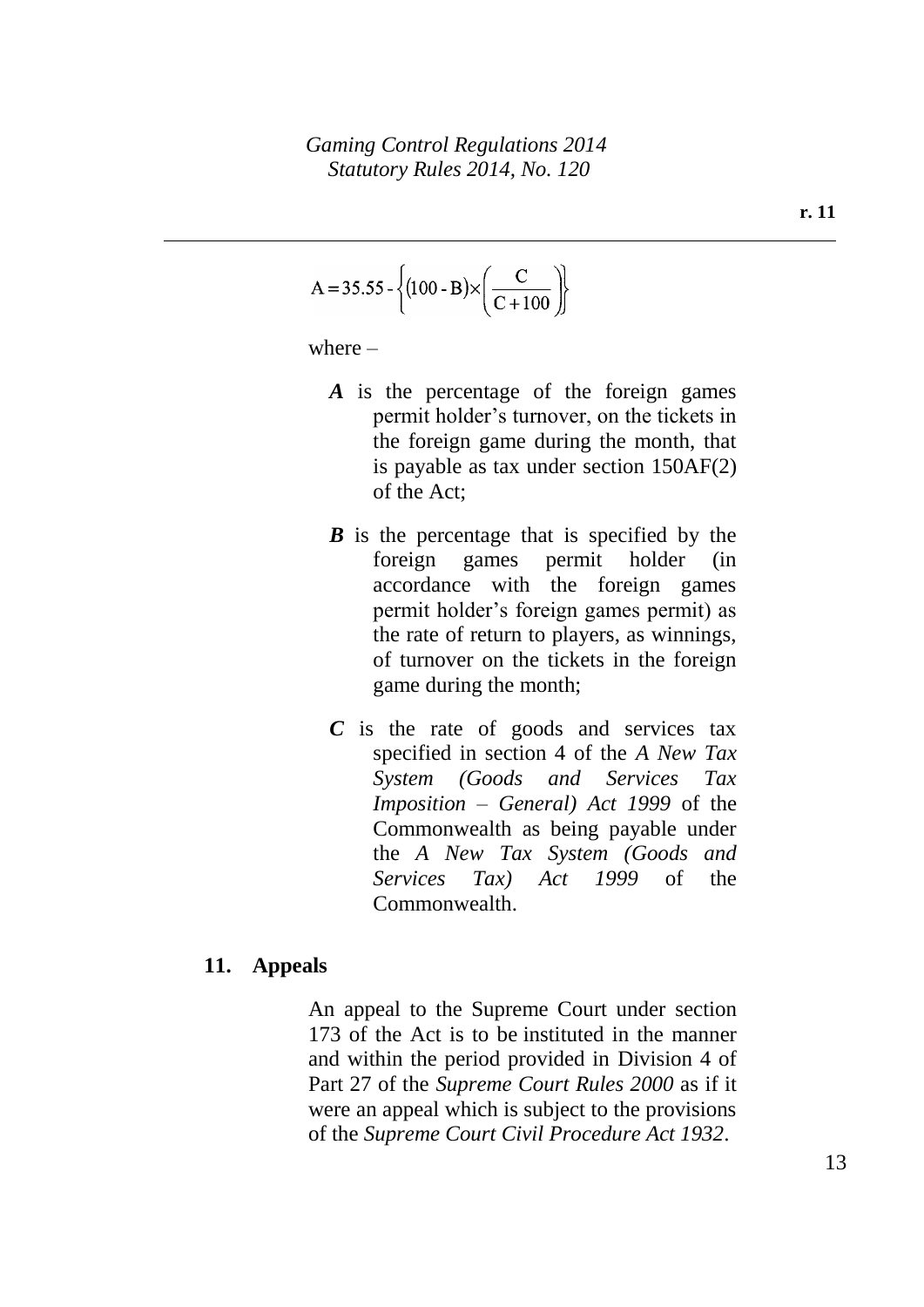# **SCHEDULE 1 – FEES**

|    | Provision of Act under which fee is<br>payable                                                                                                        | <b>Regulation 4</b><br><b>Fee units</b> |
|----|-------------------------------------------------------------------------------------------------------------------------------------------------------|-----------------------------------------|
| 1. | Application under section 15 of the Act for<br>the redefining of the boundaries of a casino<br>or gaming operator's premises.                         | 500                                     |
| 2. | Application under section 36 of the Act for<br>licensed premises gaming licence<br>in<br>relation to keno -                                           |                                         |
|    | (a)<br>base fee; and                                                                                                                                  | 350                                     |
|    | (b)<br>further fee, in addition to the base<br>fee, for each nominated associate -                                                                    |                                         |
|    | application does<br>(i)<br>if<br>not<br>involve fingerprinting<br>the<br>associate; or                                                                | 80                                      |
|    | application<br>(ii)<br>involves<br>if<br>fingerprinting the associate.                                                                                | 145                                     |
| 3. | Application under section 36 of the Act for<br>licensed premises gaming licence<br>in<br>relation to gaming machines or keno and<br>gaming machines - |                                         |
|    | base fee; and<br>(a)                                                                                                                                  | 570                                     |
|    | further fee, in addition to the base<br>(b)<br>fee, for each nominated associate -                                                                    |                                         |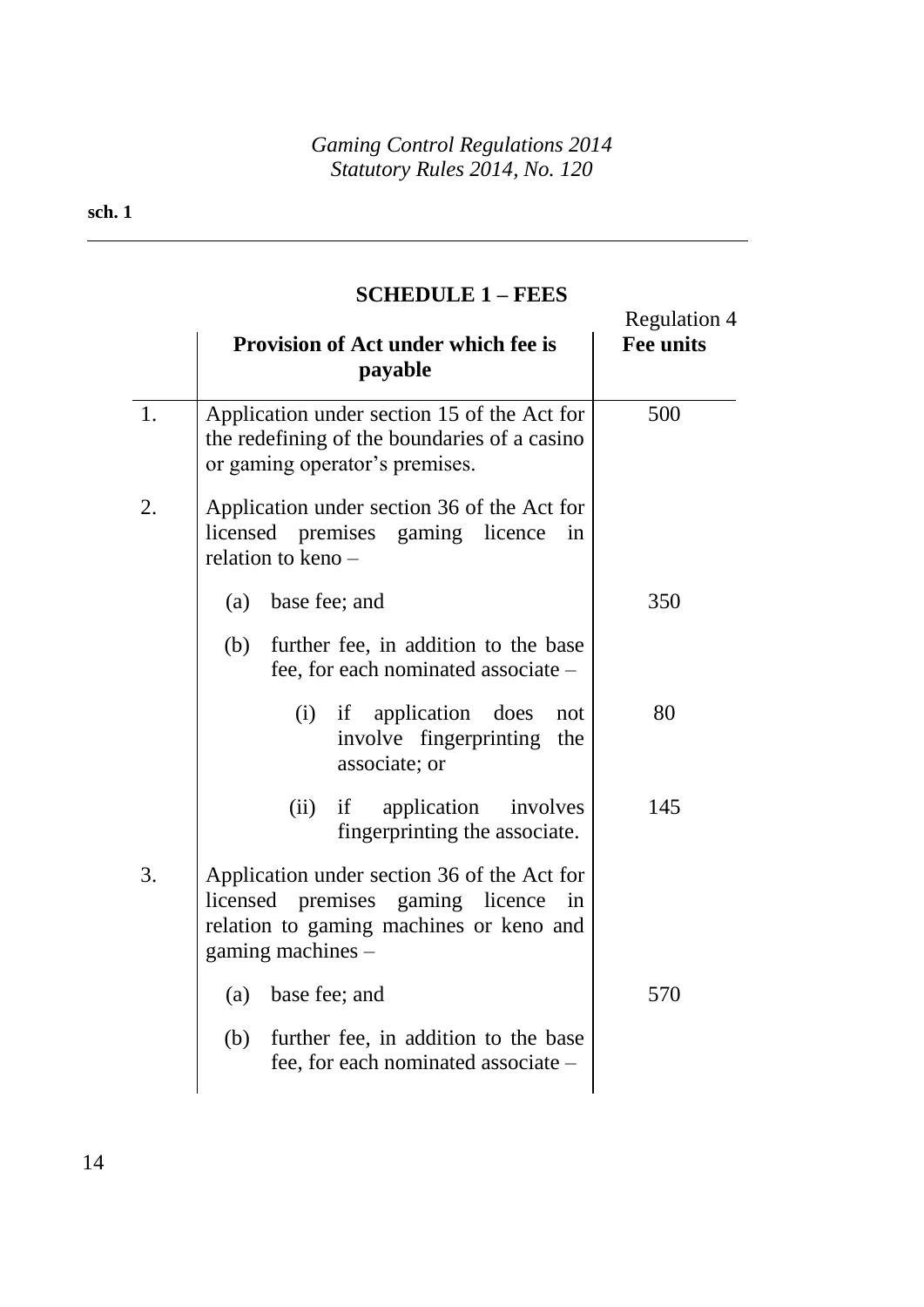|    |     | <b>Provision of Act under which fee is</b><br>payable                                                                                                                                                                                                                               | <b>Fee units</b> |
|----|-----|-------------------------------------------------------------------------------------------------------------------------------------------------------------------------------------------------------------------------------------------------------------------------------------|------------------|
|    |     | if<br>application<br>does<br>(i)<br>not<br>involve fingerprinting<br>the<br>associate; or                                                                                                                                                                                           | 80               |
|    |     | (ii)<br>if<br>application<br>involves<br>fingerprinting the associate.                                                                                                                                                                                                              | 145              |
| 4. |     | Application under section 43B of the Act<br>for renewal of licensed premises gaming<br>licence in relation to keno –                                                                                                                                                                |                  |
|    | (a) | base fee; and                                                                                                                                                                                                                                                                       | 350              |
|    | (b) | further fee, in addition to the base<br>fee, for each nominated associate<br>who has not been approved as a<br>suitable associate, special employee<br>or technician of the licensee in the<br>12-month period preceding the day<br>the application for renewal<br>is<br>received – |                  |
|    |     | if application for renewal<br>(i)<br>involve<br>does<br>not<br>fingerprinting the associate;<br><b>or</b>                                                                                                                                                                           | 80               |
|    |     | if application for renewal<br>(ii)<br>involves fingerprinting the                                                                                                                                                                                                                   | 145              |

associate.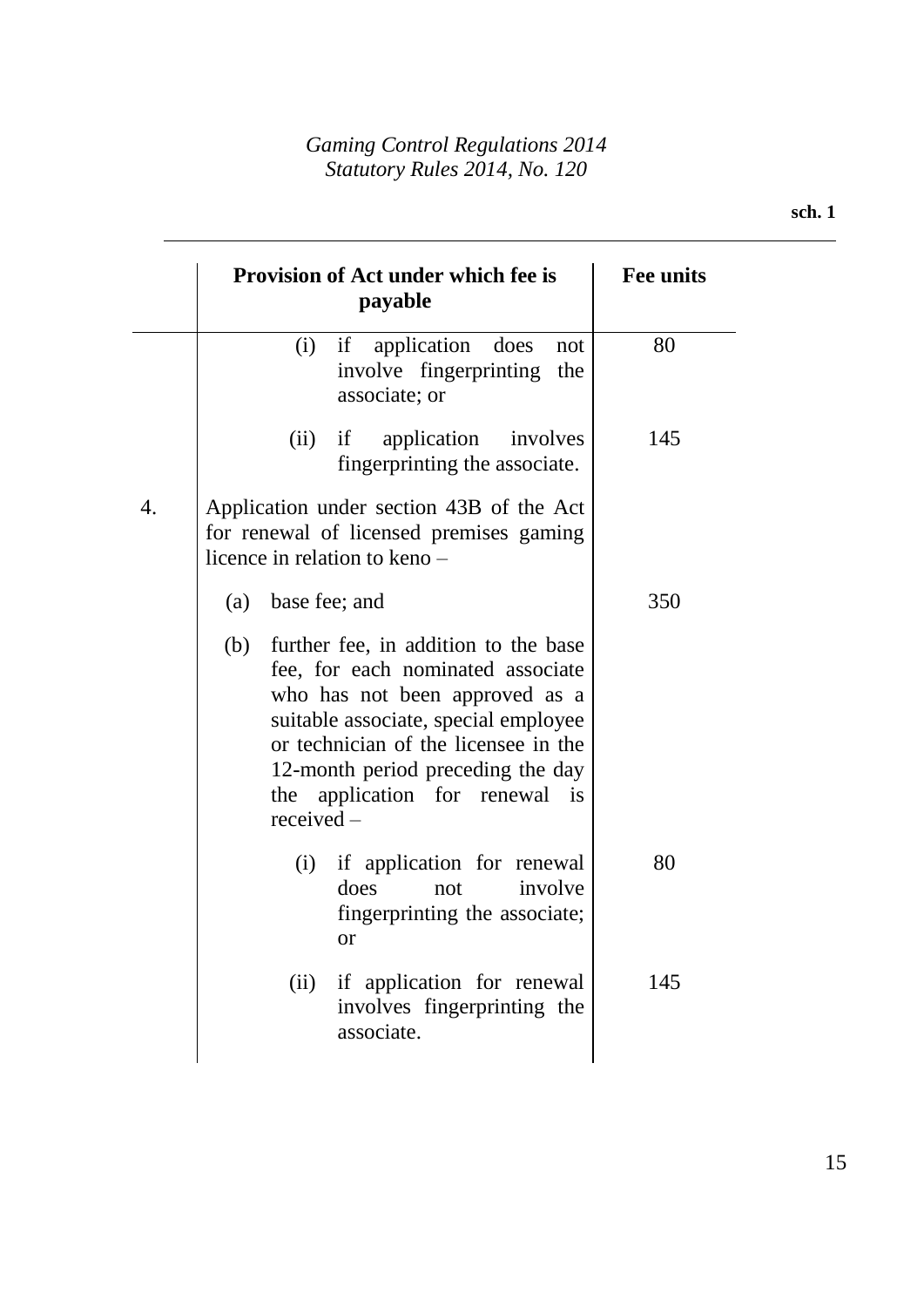|    | <b>Provision of Act under which fee is</b><br>payable                                                                                                                                                                                                                                     | <b>Fee units</b> |
|----|-------------------------------------------------------------------------------------------------------------------------------------------------------------------------------------------------------------------------------------------------------------------------------------------|------------------|
| 5. | Application under section 43B of the Act<br>for renewal of licensed premises gaming<br>licence in relation to gaming machines or<br>keno and gaming machines $-$                                                                                                                          |                  |
|    | (a) base fee; and                                                                                                                                                                                                                                                                         | 450              |
|    | (b)<br>further fee, in addition to the base<br>fee, for each nominated associate<br>who has not been approved as a<br>suitable associate, special employee<br>or technician of the licensee in the<br>12-month period preceding the day<br>the application for renewal is<br>$received -$ |                  |
|    | (i) if application for renewal<br>does<br>involve<br>not<br>fingerprinting the associate;<br><b>or</b>                                                                                                                                                                                    | 80               |
|    | (ii) if application for renewal<br>involves fingerprinting the<br>associate.                                                                                                                                                                                                              | 145              |
| 6. | Request under section 44 of the Act to<br>amend a licensed premises gaming licence.                                                                                                                                                                                                       | 125              |
| 7. | Application under section 51 of the Act for<br>special employee's licence in respect of $-$                                                                                                                                                                                               |                  |
|    | casino licence operations -<br>(a)                                                                                                                                                                                                                                                        |                  |

## **sch. 1**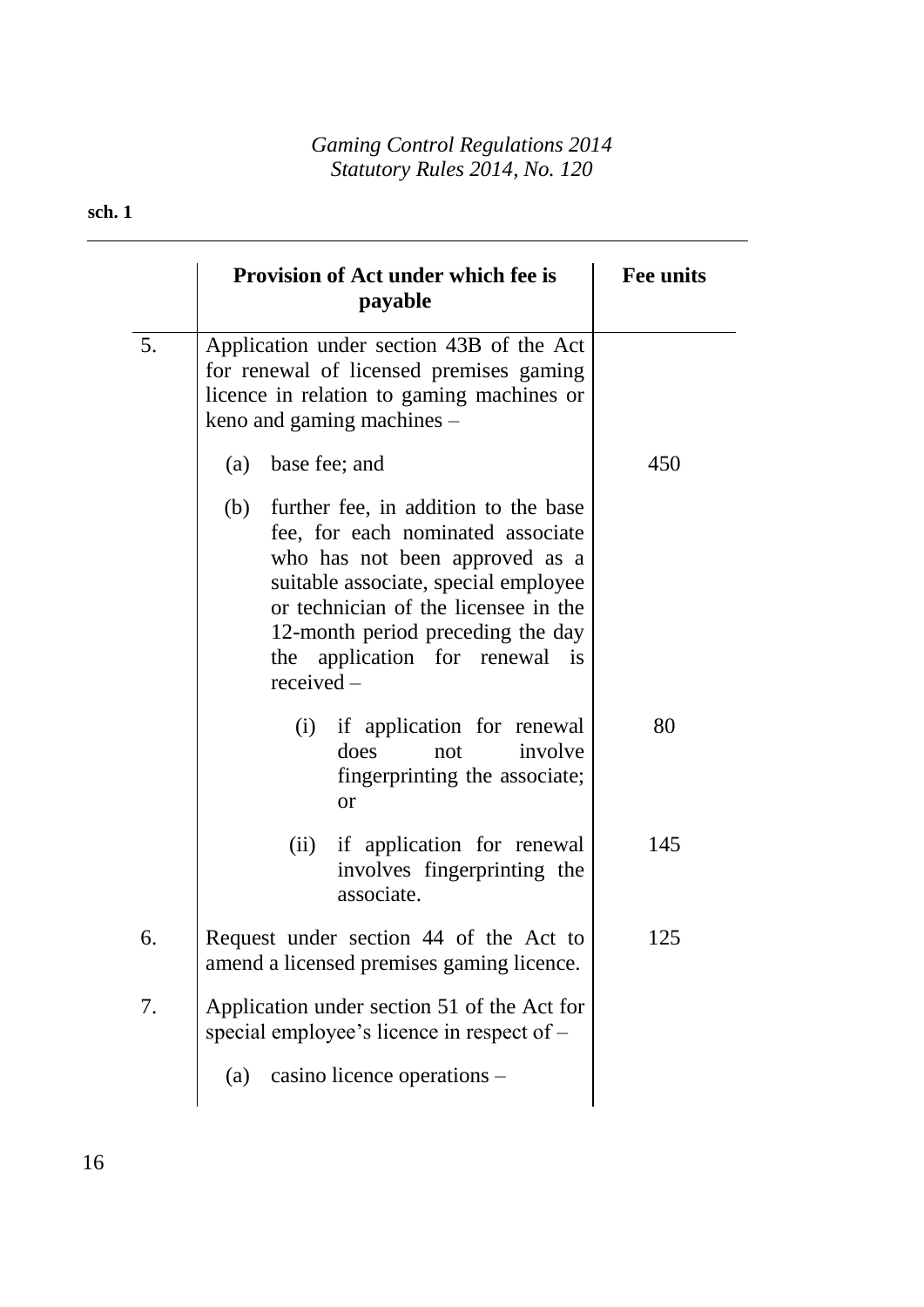|     | Provision of Act under which fee is<br>payable                                         | <b>Fee units</b> |
|-----|----------------------------------------------------------------------------------------|------------------|
|     | if application<br>(i)<br>does<br>not<br>involve fingerprinting<br>the<br>applicant; or | 120              |
|     | application involves<br>(ii)<br>if<br>fingerprinting the applicant;<br><b>or</b>       | 185              |
| (b) | gaming<br>operator's<br>licence<br>operations (statewide gaming) –                     |                  |
|     | (i) if application does<br>not<br>involve fingerprinting the<br>applicant; or          | 120              |
|     | application involves<br>(ii)<br>if<br>fingerprinting the applicant;<br><sub>or</sub>   | 185              |
| (c) | licensed premises gaming licence<br>$operations -$                                     |                  |
|     | if application does<br>(i)<br>not<br>involve fingerprinting the<br>applicant; or       | 120              |
|     | if application involves<br>(ii)<br>fingerprinting the applicant;<br><b>or</b>          | 185              |
| (d) | Tasmanian<br>gaming<br>licence<br>$operations -$                                       |                  |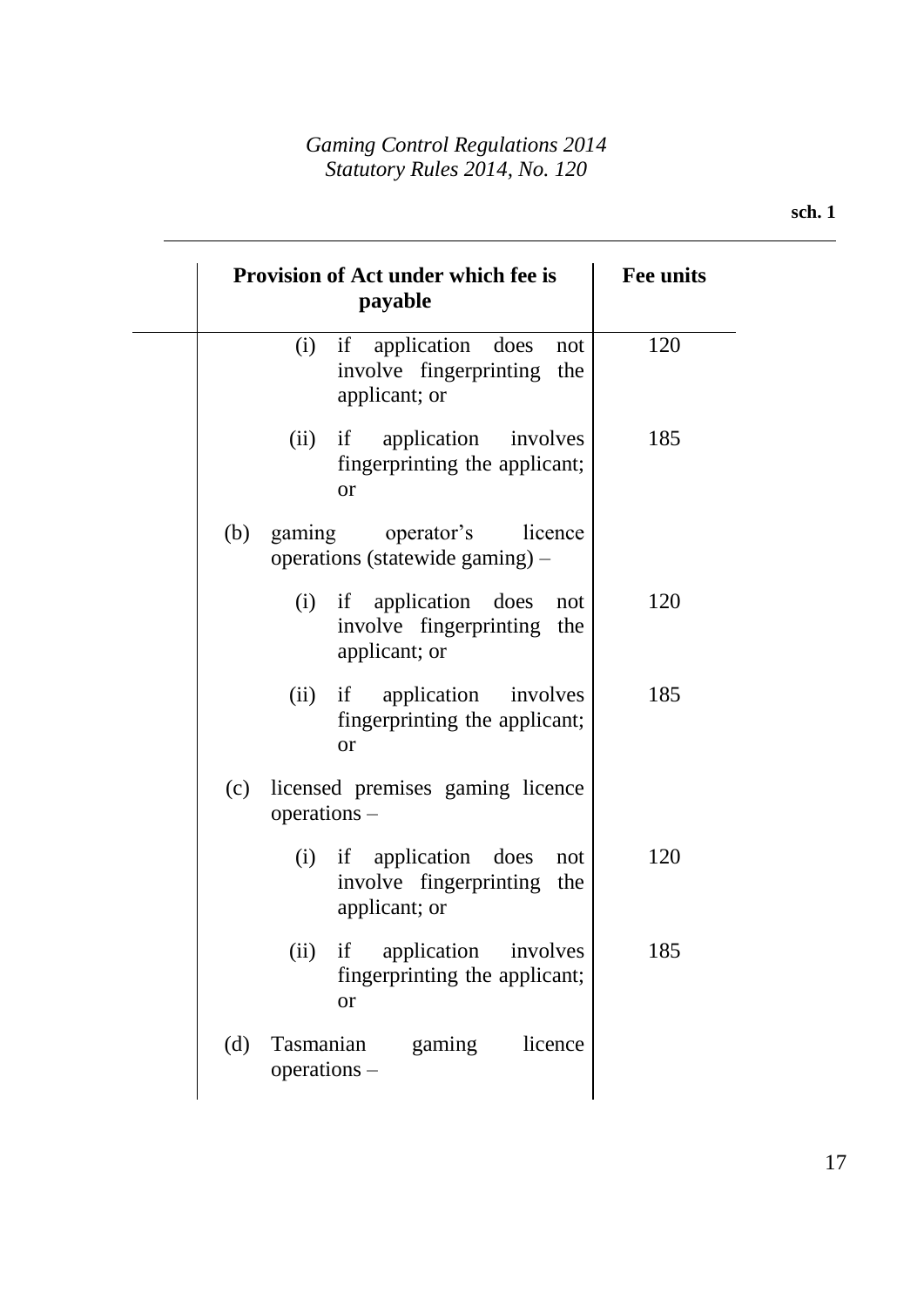## **sch. 1**

|     | <b>Provision of Act under which fee is</b><br>payable                                                                                                                                                                                    | <b>Fee units</b> |
|-----|------------------------------------------------------------------------------------------------------------------------------------------------------------------------------------------------------------------------------------------|------------------|
|     | if application does<br>(i)<br>not<br>involve fingerprinting the<br>applicant; or                                                                                                                                                         | 120              |
|     | (ii)<br>if application involves<br>fingerprinting the applicant.                                                                                                                                                                         | 185              |
| 8.  | Application under section 51 (as applied<br>under section 68) of the Act for<br>technician's licence -                                                                                                                                   |                  |
|     | (a) if application does not involve<br>fingerprinting the applicant; or                                                                                                                                                                  | 120              |
|     | (b)<br>if<br>application<br>involves<br>fingerprinting the applicant.                                                                                                                                                                    | 185              |
| 9.  | Application under section 56 of the Act for<br>variation of licence conditions to allow<br>holder of special employee's licence to<br>exercise or perform functions in an extra<br>area of operation of a kind referred to in<br>item 7. | 90               |
| 10. | Application under section 56A of the Act<br>for replacement of a special employee's<br>licence.                                                                                                                                          | 20               |
| 11. | Application under section 56A (as applied<br>under section 68) of the Act<br>for<br>replacement of a technician's licence.                                                                                                               | 20               |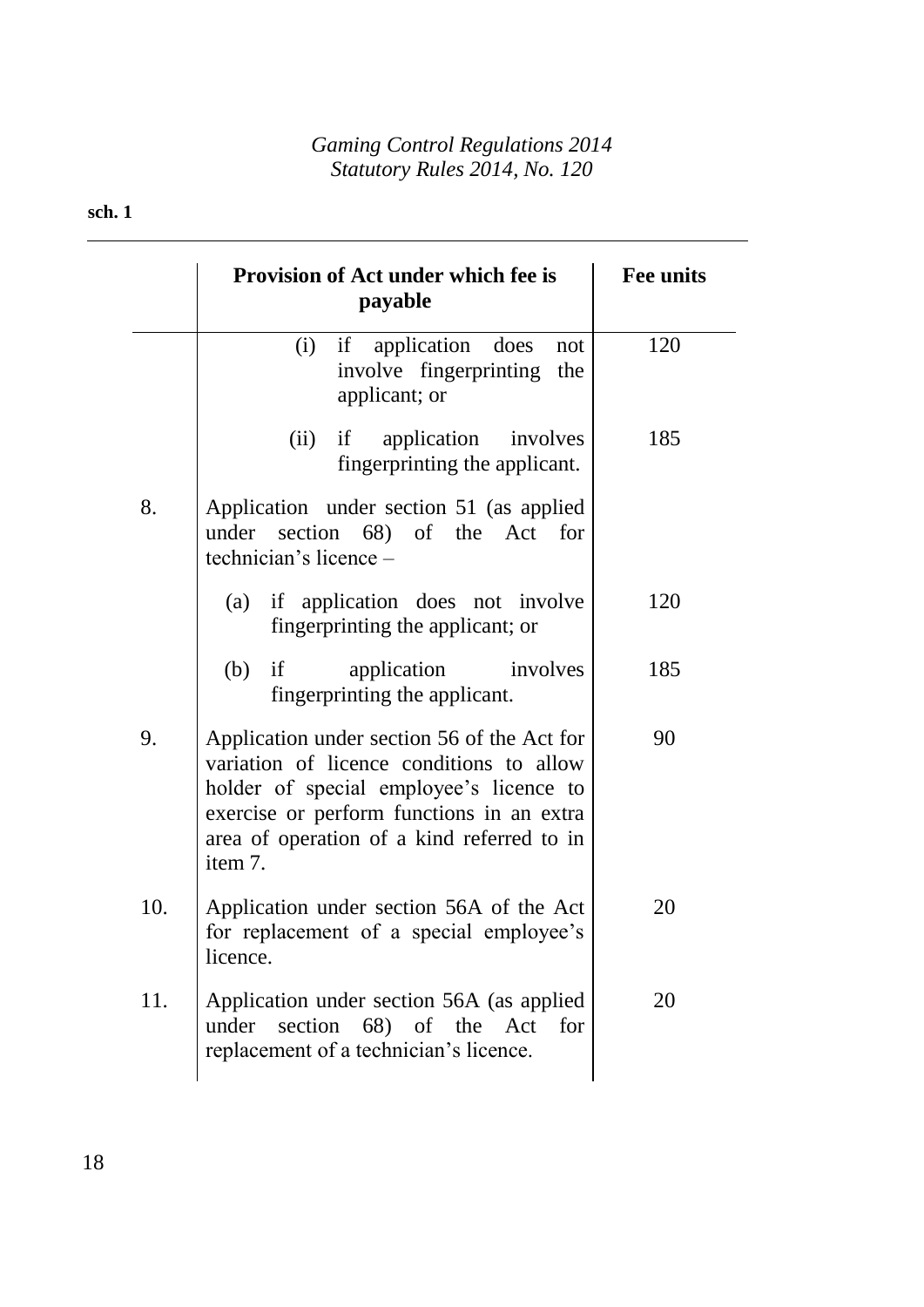|                       | <b>Provision of Act under which fee is</b><br>payable                                                     | <b>Fee units</b> |
|-----------------------|-----------------------------------------------------------------------------------------------------------|------------------|
| 12.<br>respect of $-$ | Application under section 60 of the Act for<br>renewal of a special employee's licence in                 |                  |
|                       | (a) casino licence operations $-$                                                                         |                  |
|                       | (i) if application for renewal<br>does<br>involve<br>not<br>fingerprinting the applicant;<br><b>or</b>    | 120              |
|                       | if application for renewal<br>(ii)<br>involves fingerprinting the<br>applicant; or                        | 185              |
| (b)                   | gaming<br>operator's<br>licence<br>operations (statewide gaming) –                                        |                  |
|                       | if application for renewal<br>(i)<br>involve<br>does<br>not<br>fingerprinting the applicant;<br><b>or</b> | 120              |
|                       | if application for renewal<br>(ii)<br>involves fingerprinting the<br>applicant; or                        | 185              |
| (c)                   | licensed premises gaming licence<br>operations -                                                          |                  |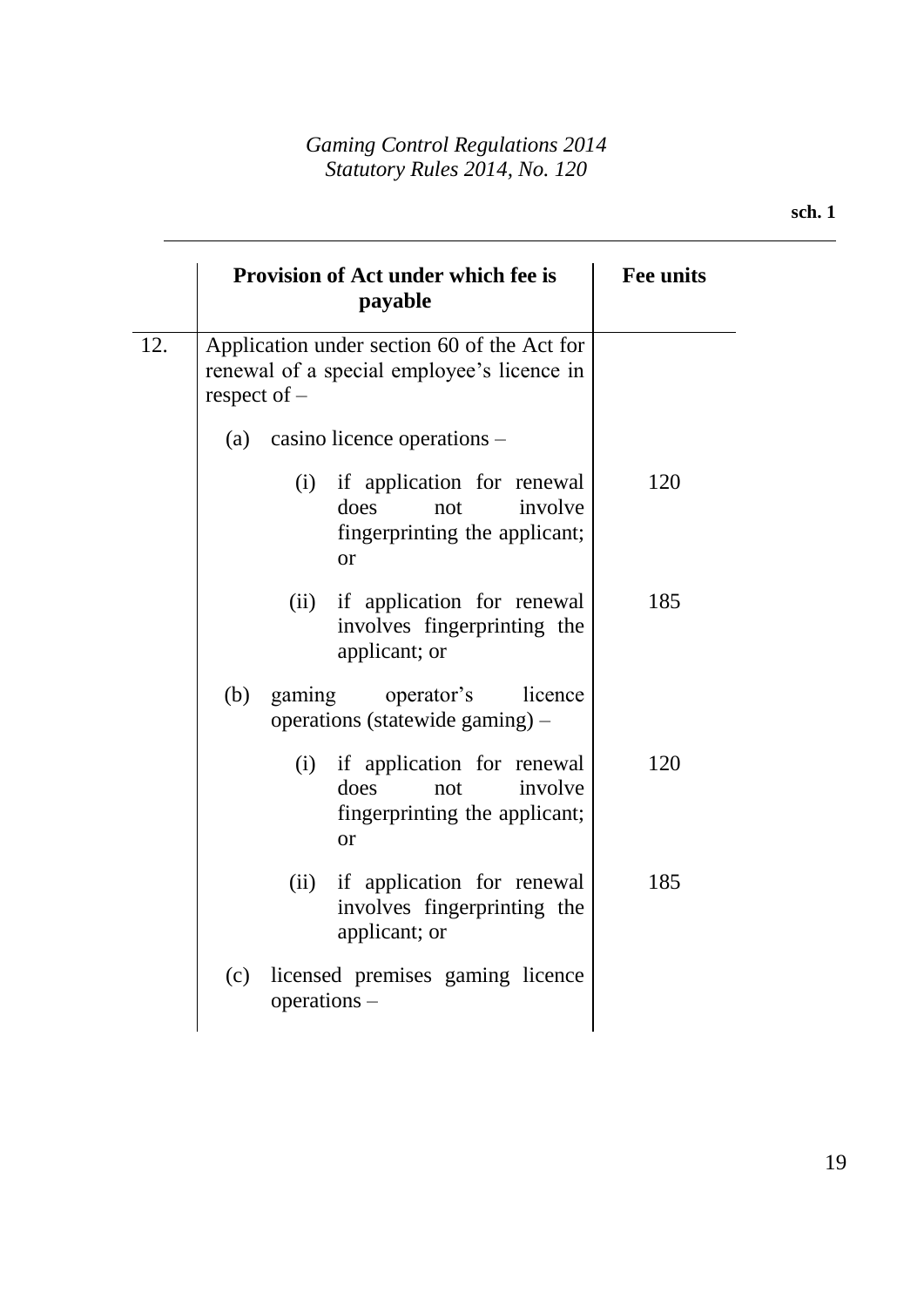## **sch. 1**

|     | <b>Provision of Act under which fee is</b><br>payable                                                             | <b>Fee units</b> |
|-----|-------------------------------------------------------------------------------------------------------------------|------------------|
|     | if application for renewal<br>(i)<br>does<br>involve<br>not<br>fingerprinting the applicant;<br><b>or</b>         | 120              |
|     | if application for renewal<br>(ii)<br>involves fingerprinting the<br>applicant; or                                | 185              |
|     | (d)<br><b>Tasmanian</b><br>gaming<br>licence<br>$operations -$                                                    |                  |
|     | if application for renewal<br>(i)<br>does<br>involve<br>not<br>fingerprinting the applicant;<br><b>or</b>         | 120              |
|     | if application for renewal<br>(ii)<br>involves fingerprinting the<br>applicant.                                   | 185              |
| 13. | Application under section 60 (as applied<br>under section 68) of the Act for renewal of<br>technician's licence - |                  |
|     | if application for renewal does not<br>(a)<br>fingerprinting<br>involve<br>the<br>applicant; or                   | 120              |
|     | if application for renewal involves<br>(b)<br>fingerprinting the applicant.                                       | 185              |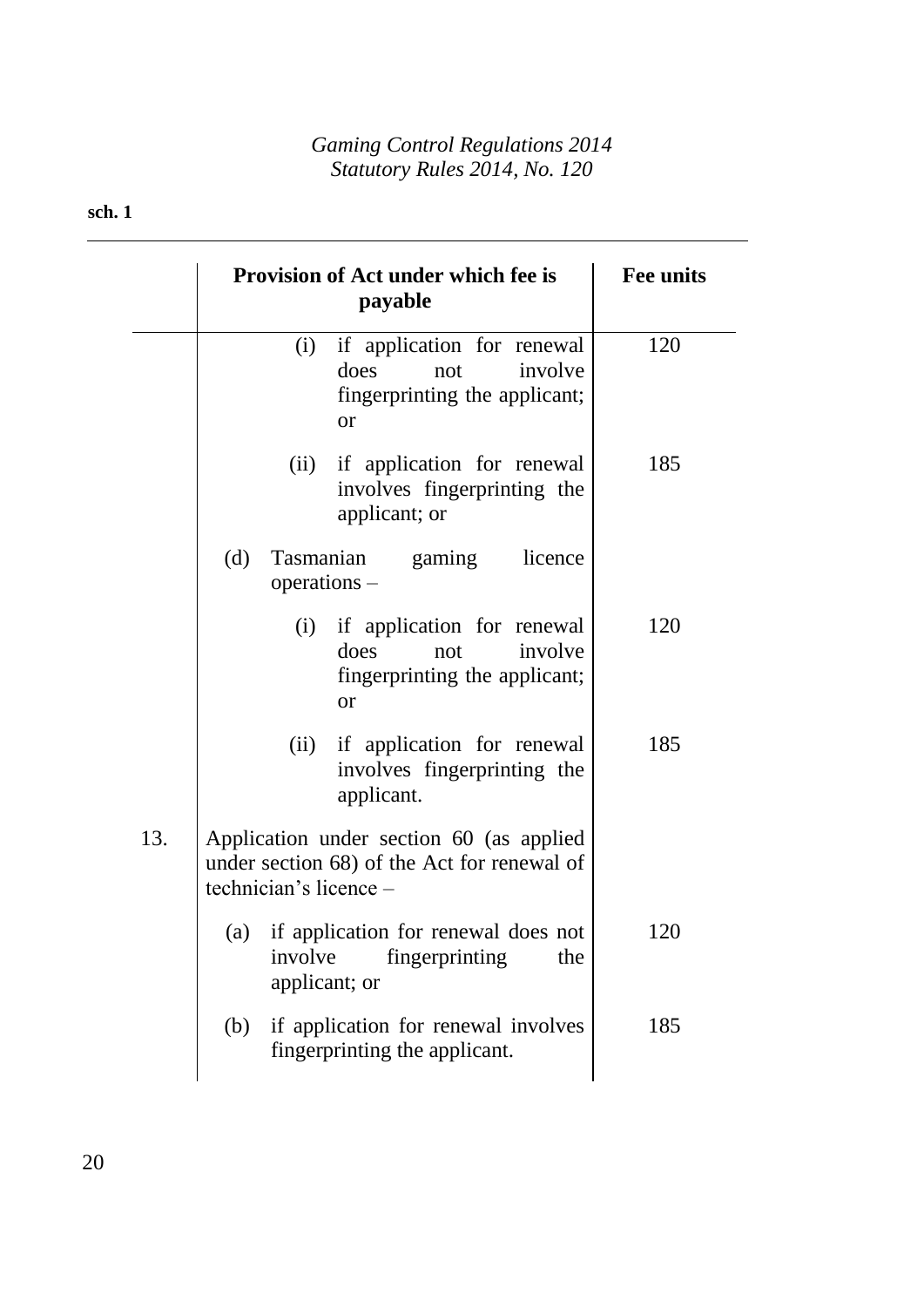|     | Provision of Act under which fee is<br>payable                                          | <b>Fee units</b> |
|-----|-----------------------------------------------------------------------------------------|------------------|
| 14. | Application under section 71 of the Act to<br>be listed on the Roll.                    | 500              |
| 15. | Application under section 75B of the Act<br>for renewal of listing on the Roll.         | 500              |
| 16. | Application under section 75C of the Act<br>for variation of listing on the Roll.       | 100              |
| 17. | Application under section 76ZB of the Act<br>for variation of Tasmanian gaming licence. | 100              |
| 18. | Application under section 76ZZN of the<br>Act for minor gaming permit $-$               |                  |
|     | for permit that is to be in effect for<br>(a)<br>period not exceeding 12 months; or     | 75               |
|     | for permit that is to be in effect for<br>(b)<br>period exceeding 12 months.            | 105              |
| 19. | Application under section 77B of the Act<br>for foreign games permit.                   | 1 000            |
| 20. | Application under section 770 of the Act<br>for variation of foreign games permit.      | 100              |
| 21. | Application under section 77P of the Act<br>for renewal of foreign games permit.        | 1 000            |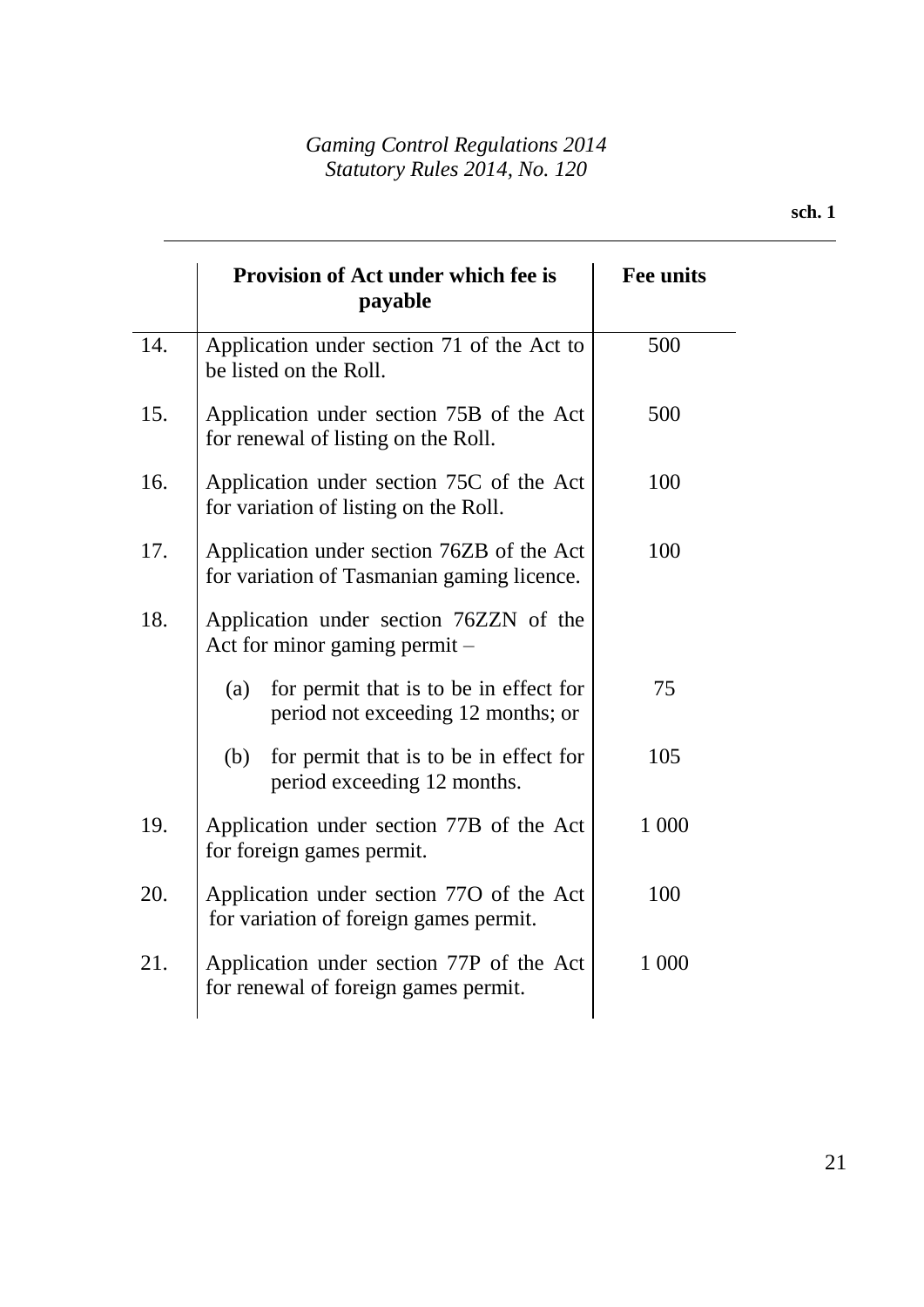# **sch. 1**

|     | <b>Provision of Act under which fee is</b><br>payable                                                                                                                                | <b>Fee units</b>                                                                                     |
|-----|--------------------------------------------------------------------------------------------------------------------------------------------------------------------------------------|------------------------------------------------------------------------------------------------------|
| 22. | Annual licence fee under section 148 of the<br>Act for holder of licensed premises gaming<br>licence.                                                                                | 700 plus 70<br>fee units for<br>each machine<br>permitted<br>under the<br>licence in<br>excess of 10 |
| 23. | Annual listing fee under section 148AB of<br>the Act for person to remain on the Roll.                                                                                               | 85                                                                                                   |
| 24. | Notification under section 161 of the Act<br>of change of nominated associate of a<br>licensed operator, licensed<br>premises<br>gaming operator or person listed on the<br>$Roll -$ |                                                                                                      |
|     | if notification does not involve<br>(a)<br>fingerprinting a new associate; or                                                                                                        | 80                                                                                                   |
|     | notification<br>involves<br>(b)<br>if<br>fingerprinting a new associate.                                                                                                             | 145                                                                                                  |